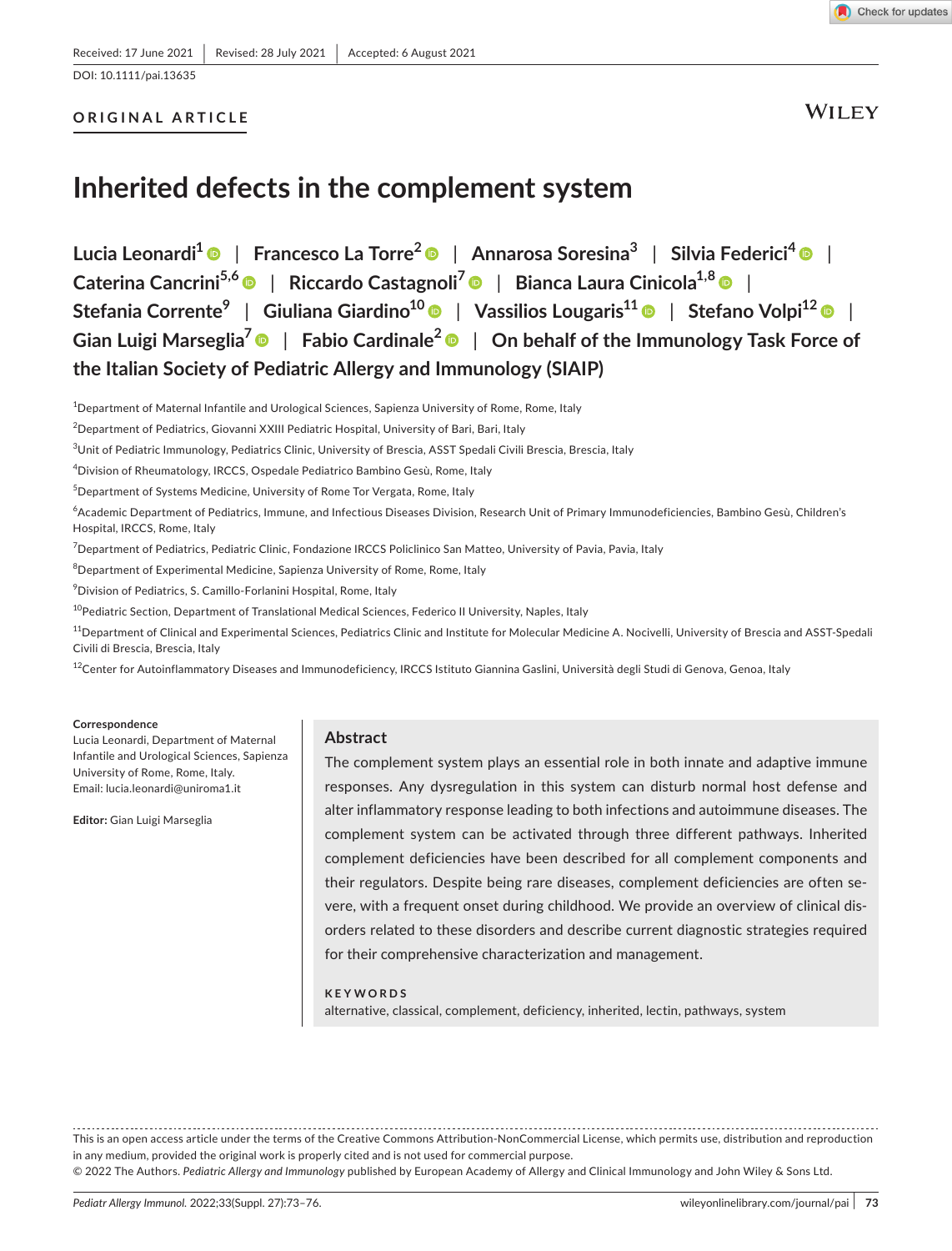# **1**  | **INTRODUCTION**

The complement system (CS) is a highly conserved part of the innate immune system comprising multiple membrane-bound and soluble components crucially interconnected with the adaptive immune system. CS is involved in adaptive immune response priming and many host defense processes, including chemotaxis, opsonization, induction of inflammatory response, and lysis of microorganisms, apoptotic cells, and immune complexes. $^{\rm 1}$  CS can be activated via the classical, alternative, and lectin pathways. Despite activated through different mechanisms, these three distinct enzymatic cascade pathways all converge toward the cleavage of the key proteins C3 and C5 that lead to the activation of the membrane attack complex (MAC) responsible for the lysis of target cells. Noteworthily, these molecular cascades require efficient control by a range of regulatory proteins that counteract potential complement-mediated damage to the host $^2$  Inherited defects of the complement system (IDCS) have been reported for almost all complement components or complement regulators with a combined estimated prevalence of 0.03% in the general population, accounting for almost 5% of inborn errors of immunity. $1,3$ Most IDCS are expressed in an autosomal recessive pattern. IDCS highlights the homeostatic roles of complement by predisposing primarily to recurrent, invasive infections by bacteria and autoimmune manifestations.

Moreover, specific disorders due to CS hyperactivation can result from the complement regulator deficiencies, while C1-INH deficiency leads to hereditary angioedema (HAE) (Figure  $S1$ ).<sup>1,4</sup> Warning signs for IDCS have been proposed.<sup>3</sup> However, since a deficiency in any complement components can result in a similar clinical presentation, diagnosing the specific deficiency may be difficult. Nevertheless, modern functional and molecular analyses can detect the activity of different complement pathways, the functional activity of single components, and the total amount of each component, allowing most of IDCS diagnosis. CH50 and AH50 are screening assays able to reveal the integrity of complement pathways. Abnormal results will help direct further testing (Figure S2).<sup>5</sup> A summary of IDCS is reported in Table S1. Special consideration to IDCS presenting in pediatric age is given in the following paragraphs.

# **2**  | **CL A SSIC AL PATHWAY DEFICIENCIES (C1q, C1r, C1s, C2, C4)**

Deficiency of any component of the classical pathway leads to failure in clearing immune complexes, apoptotic cells, and debris from damaged tissues, resulting in immune complexes deposits in capillary vessels and subsequent tissue inflammation. C1 subunits (C1q, C1r, or C1s) deficiencies invariably cause severe disease with typical SLE features that manifest early in childhood. Increased incidence of SLE-like disease is also described in partial C4 deficiency and Type I C2 deficiency, the commonest IDCS in Caucasians.<sup>6</sup>

#### **Key Message**

Inherited complement deficiencies are associated with increased susceptibility to recurrent, severe infections and autoimmune diseases. Functional and molecular analysis can detect defects in all complement system pathways. Early diagnosis of complement deficiencies can be lifesaving, though no specific treatments are currently available for most of these disorders.

### **3**  | **C3 DEFICIENCY**

C3 is a cornerstone component of the CS, crucial for activation of all pathways and for MAC assembly. C3 deficiency is characterized by early onset, severe and recurrent infections by encapsulated bacteria, while SLE is rarely reported. Untreated subjects usually die before adulthood.

A clinical picture identical to that seen in C3 deficiency is observed in deficiency of early complement components in any activation pathways and secondary loss of C3 due to deficiencies in alternative pathway regulators (fH or fl). $^7$  Rare C3 gain of function mutations may lead to atypical hemolytic uremic syndrome (aHUS).

# **4**  | **TERMINAL PATHWAY DEFICIENCIES (C5-C9)**

Recurrent, systemic neisserial infections are clinical hallmarks for deficiencies of the terminal complement components (C5-C9) shared by the classical, lectin, and alternative pathways and ultimately responsible for the formation of the MAC.

Disease onset is usually in pediatric age; however, milder disease and a higher median age for meningococcal infection than the general population are observed. Personal or family history of meningococcal infections, mostly involving serotype less frequent in healthy subjects (W-135, X, Y, or Z), is reported. C5-C9 deficiencies are likely underestimated in most affected subjects.<sup>7</sup>

Early diagnosis can be lifesaving by allowing prompt meningococcal vaccination and antibiotic prophylaxis but it is also pivotal in identifying potentially affected relatives before disease onset.

# **5**  | **LEC TIN PATHWAY DEFICIENCIES (MBL, M-FICOLIN, L-FICOLIN, H-FICOLIN, CL-11, MASPs)**

Both the lectin pathway and classical pathway share C4 and C2 during downstream activation.

Five lectins, including Mannose Binding Lectin (MBL), the ficolins, and collectin11, can initiate the lectin pathway associated with the MBL-Associated Serine Proteases (MASPs).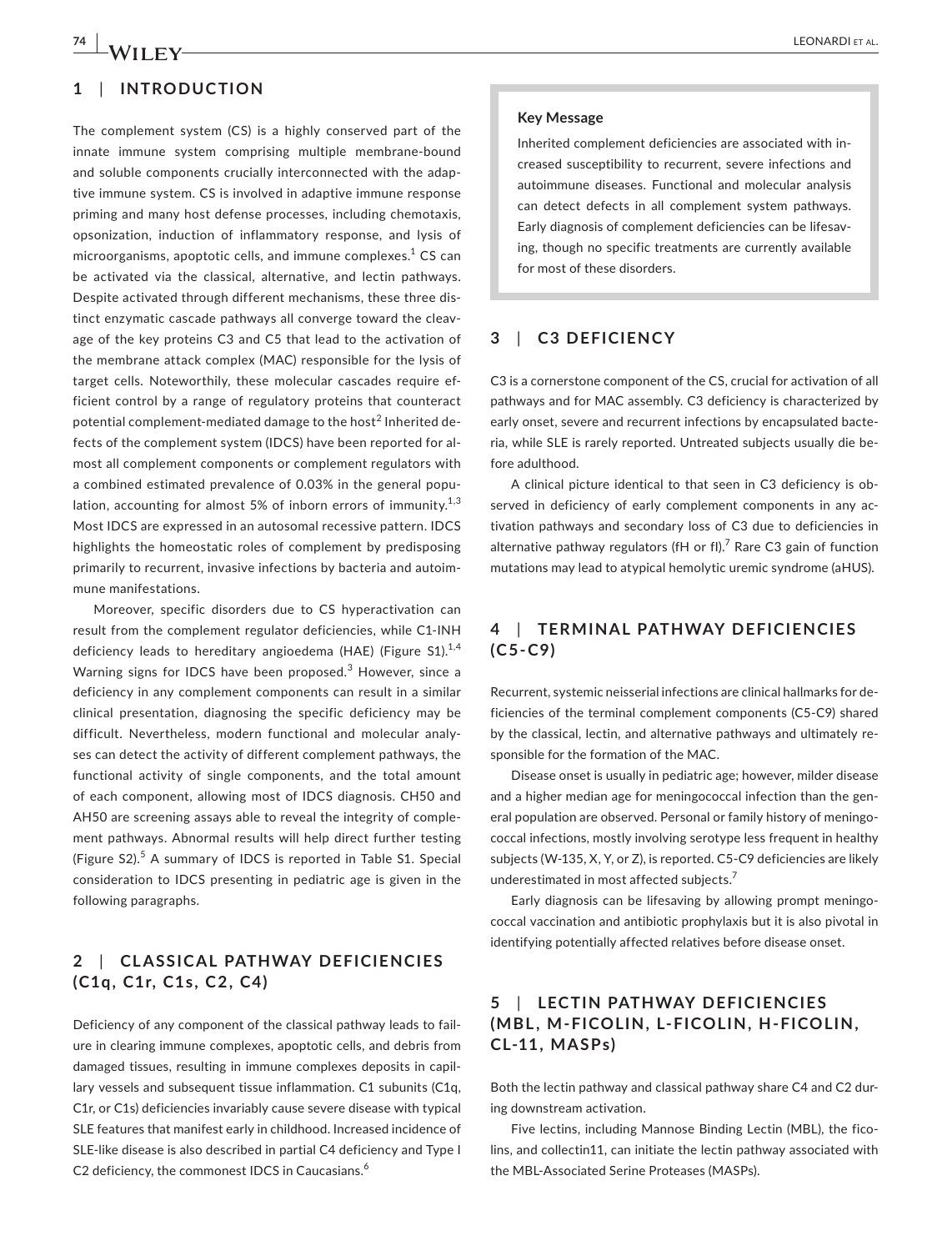While deficiencies in the ficolins and collectin11 are rare, MBL deficiency (MBLd) is described in at least 10% of the general population.<sup>8</sup>

MBLd is of little clinical significance in adults (unless associated with other conditions characterized by immunosuppression), primarily associated with several autoimmune diseases. However, in infants, MBLd leads to increased susceptibility to bacterial and viral infections, particularly in children 6 to 17 months of age. $9$ 

# **6**  | **ALTERNATIVE PATHWAY DEFICIENCIES (FACTORS D, B, PROPERDIN)**

Deficiencies of either fB or fD prevent complement amplification through the alternative pathway with a significant reduction of opsonization efficiency affected subjects present with severe, recurrent pyogenic infections that makes it imperative to identify affected families to allow prompt administration of the meningococcal vaccine and antibiotic prophylaxis.

Properdin is the only positive regulator in the complement system. Severe meningococcal meningitis, often with septicemia' characterize properdin deficiency that is the only X-linked inherited IDCS. The first meningococcal invasive infection is often fatal, while recurrent infections are usually not described in survivors because anti-meningococcal antibodies production enables a response via the classical pathway on the subsequent encounter.

### **7**  | **C1 INHIBITOR (C1-INH) DEFICIENCY**

Intrinsic control mechanisms counteracting excessive activation are present in each pathway.

C1-INH is the primary inhibitor of both classical and lectin pathways and controls activation in the kinin pathway (coagulation cascade) that leads to the generation of active kinins.

C1-INH deficiency is responsible for the autosomal dominant syndrome hereditary angioedema (HAE). HAE may not be regarded as a real IDCS since it depends on the increased production of bradykinin. Absent synthesis of C1-INH is reported in most cases of HAE (type I-HAE), while 15% of patients (type II-HAE) produce functionally defective protein.<sup>10</sup>

Angioedema generally manifests around puberty, often triggered by physical or emotional stress, and rapidly ensues as the kinin's unregulated activation occurs in the affected area inducing vascular leakiness. Swelling might be potentially life-threatening if the upper airway is involved, while gut mucosa, when involved, leads to intestinal obstruction. Prophylactic treatment and emergency treatment for life-threatening attacks are available.

### **8**  | **CONCLUSION**

In conclusion, recurrent bacterial may, suggest a defect of the complement system: CH50 and AH50 assay are the most

appropriate investigations. A timely diagnosis of IDCS can be lifesaving, though currently, no specific treatments are available. Therapeutic approaches are limited to general disease management, including education, vaccinations, antibiotics, and emergency planning, except for C1-INH deficiency and uncontrolled complement activation.

#### **AUTHOR CONTRIBUTIONS**

**Lucia Leonardi**: Writing-original draft (equal). **Francesco La Torre**: Writing-original draft (equal). **Annarosa Soresina**: Writing-review & editing (equal). **Silvia Federici**: Writing-review & editing (equal). **Caterina Cancrini**: Writing-review & editing (equal). **Riccardo Castagnoli**: Writing-review & editing (equal). **Bianca Laura Cinicola**: Writing-review & editing (equal). **Stefania Corrente**: Writingreview & editing (equal). **Giuliana Giardino**: Writing-review & editing (equal). **Vassilios Lougaris**: Writing-review & editing (equal). **Stefano Volpi**: Writing-review & editing (equal). **Gian Luigi Marseglia**: Supervision (lead); Writing-review & editing (equal). **Fabio Cardinale**: Conceptualization (equal); Supervision (lead); Writing-review & editing (equal).

#### **ORCID**

*Lucia Leonard[i](https://orcid.org/0000-0002-2554-1263)* <https://orcid.org/0000-0002-2554-1263> *Francesco La Torre* <https://orcid.org/0000-0002-5235-2900> *Silvia Federic[i](https://orcid.org/0000-0001-7780-6430)* <https://orcid.org/0000-0001-7780-6430> *Caterina Cancrin[i](https://orcid.org/0000-0001-8410-9617)* <https://orcid.org/0000-0001-8410-9617> *Riccardo Castagnol[i](https://orcid.org/0000-0003-0029-9383)* <https://orcid.org/0000-0003-0029-9383> *Bianca Laura Cinicola* <https://orcid.org/0000-0003-1268-5038> *Giuliana Giardin[o](https://orcid.org/0000-0002-0621-9527)* <https://orcid.org/0000-0002-0621-9527> *Vassilios Lougaris* <https://orcid.org/0000-0003-2303-9533> *Stefano Volpi* <https://orcid.org/0000-0002-7129-868X> *Gian Luigi Marseglia* <https://orcid.org/0000-0003-3662-0159> *Fabio Cardinal[e](https://orcid.org/0000-0002-6774-6152)* <https://orcid.org/0000-0002-6774-6152>

#### **REFERENCES**

- 1. Brodszki N, Frazer-Abel A, Grumach AS, et al. European Society for Immunodeficiencies (ESID) and European Reference Network on Rare Primary Immunodeficiency, Autoinflammatory and Autoimmune Diseases (ERN RITA) Complement Guideline: Deficiencies, Diagnosis, and Management. *J Clin Immunol*. 2020;40:576-591.
- 2. Schröder-Braunstein J, Kirschfink M. Complement deficiencies and dysregulation: Pathophysiological consequences, modern analysis, and clinical management. *Mol Immunol*. 2019;114:299-311.
- 3. Grumach AS, Kirschfink M. Are complement deficiencies rare? Overview on prevalence, clinical importance, and modern diagnostic approach. *Mol Immunol*. 2014;61:110-117.
- 4. Morgan BP. Immunology. *Elsevier*. 2013;71:p.
- 5. Ling M, Murali M. *Analysis of the Complement System in the Clinical Immunology Laboratory Clin Lab Med*. 2019;39:579-590.
- 6. Macedo AC, Isaac L. Systemic Lupus Erythematosus and Deficiencies of Early Components of the Complement Classical Pathway. *Front Immunol*. 2016;7:55.
- 7. Skattum L, van Deuren M, van der Poll T, Truedsson L. Complement deficiency states and associated infections. *Mol Immunol*. 2011;48:1643–1655.
- 8. Turley AJ, Gathmann B, Bangs C, et al. Spectrum and management of complement immunodeficiencies (excluding hereditary angioedema) across Europe. *J Clin Immunol*. 2015;35:199-205.